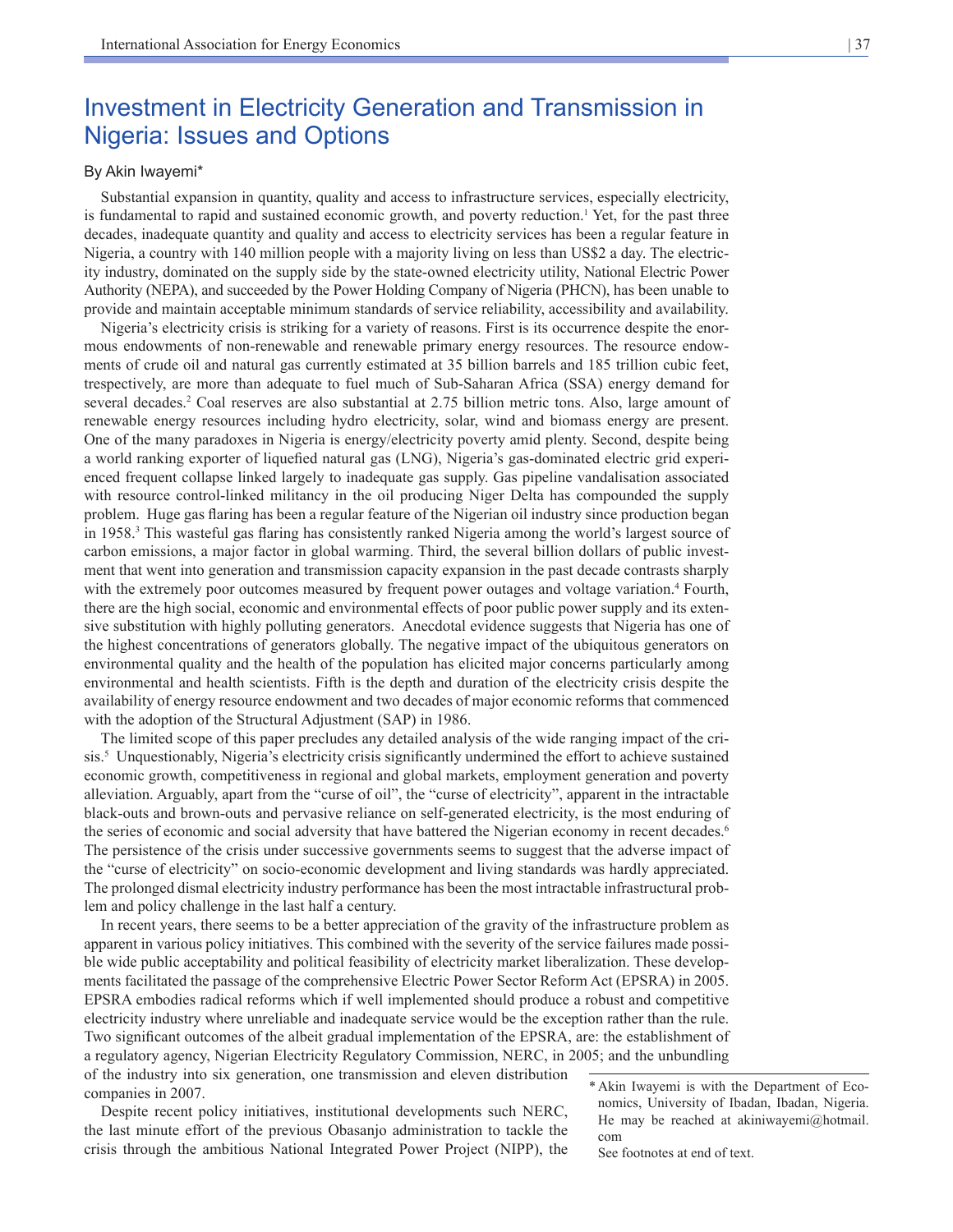electricity crisis has not abated. NIPP involved the government constructing several power plants to add 1374 MW new capacity to the grid. Ironically, though, the electricity crisis has deepened, the new government has suspended the NIPP citing constitutional reasons associated with its financing from excess crude funds.

#### **Perspectives on Nigeria's Electricity Crisis**

The discussion in this section contains a few historical and contemporary reference points to capture the essence of the nature of the electricity crisis since 1970. Figure 1 shows the trend in transmission and distribution losses. Transmission and distribution losses in the double digits are extremely large by international standards. The system losses are five to six times those in well-run power systems, and are



*Figure 1*

*Indicators of Electricity Crisis in Nigeria 1970-2004* Source: Derived from Central Bank of Nigeria Statistical Bulletin Volume 15, December 2004

| <b>Station</b> | <b>Plant Type Installed Generation</b> |      |                              | Actual | Year(Units)      |
|----------------|----------------------------------------|------|------------------------------|--------|------------------|
|                |                                        |      | <b>Capability Generation</b> |        | <b>Installed</b> |
| Kainji         | Hydro                                  | 720  | 303                          | 283    | 1968, 1976, 1978 |
| Jebba          | Hydro                                  | 720  | 475                          | 278    | 1983,1984        |
| Shiroro        | Hydro                                  | 600  | 600                          | 434    | 1989,1990        |
| Egbin          | Steam                                  | 1320 | 880                          | 839    | 1986,1987        |
| Sapele         | Steam                                  | 720  | 180                          | 179    | 1978,1980        |
| Sapele         | Gas Turbine                            | 300  | Not operational              |        | 1981             |
| $Afam$ (IV)    | Gas Turbine                            | 450  | Not operational              |        | 1982             |
| Delta $(IV)$   | Gas Turbine                            | 600  | 210                          | 210    | 1990             |

#### *Table 1*

*Installed and Actual Generating Capacity (Mw) 2004* Source: NEPA, Generation and Transmission Abuja.



### *Figure 2*

*Electricity Consumption 1970-2004 in MWhours* Source: Derived from Central Bank of Nigeria Statistical Bulletin Volume 15, December 2004

among the highest in the world.7 The high level of power losses is symptomatic of the technical inefficiency of the industry. Reducing the losses to single digits is a major challenge facing the Nigerian electricity industry.

The trend in capacity utilization in Figure 1 demonstrates another dimension of the electricity crisis. The low and unstable capacity utilization, evident in average capacity utilization of less that 40% during the period, shows the large gap between installed and actual operational capacity. The role of insufficient operational capacity due to ageing facilities that are poorly maintained is indisputable. Notably, despite the size of inoperable capacity, no new plant has been added to the grid since 1990 (Table 1).

Table 1 shows the profile of the hydro-thermal plant mix. Cur-

rently gas powered plants dominate the system. The infrastructure facilities are not only old, they are also beset by water flow and gas supply problems. The water flow problems which have seriously undermined the performance of the three hydro stations in recent years are linked to reduced water volumes in the River Niger and its tributaries due to climate change. Increased frequency of gas supply disruptions to gas-fuelled generating plants have also reduced electricity generation. Recently, gas pipeline attacks from associated resource control militancy remains a scourge on the industry.

Peak demand has been less than half of installed capacity in the past decade, yet, load shedding occurs regularly. This poor service delivery has rendered public supply a standby source as many consumers who

cannot afford irregular and poor quality service substitute more expensive captive supply alternatives to minimize the negative consequences of power supply interruptions on their production activities and profitability. An estimated 20 percent of investment in industrial projects is allocated to alternative sources of electricity supply.

The trend in electricity consumption is shown in Figure 2. Three observations emerge from the data. First is the low level of consumption. In 2004 less than 2000 MW-hours of electricity was consumed in a country of 140 million people. Second, the growth rate was relatively low for most of the period between 1970 and 1999 mainly because of suppressed demand line losses. Third is

the remarkable turnaround in demand growth in the post 2000 period, a reflection of some improvements in grid supply.

A final perspective on the crisis is evident in the outage experiences of Dunlop PLC, a major multinational manufacturing firm. In 2004, it experienced 316 outages. Outages in 2005 jumped to 405 an increase of 26%. This was followed by an explosive 43% increase between 2006 and 2007, from 553 to 791.8 Besides, the incidence of outages was 100 in October 2007.

In summing up the discussion in this section, poor electricity service is the outcome of: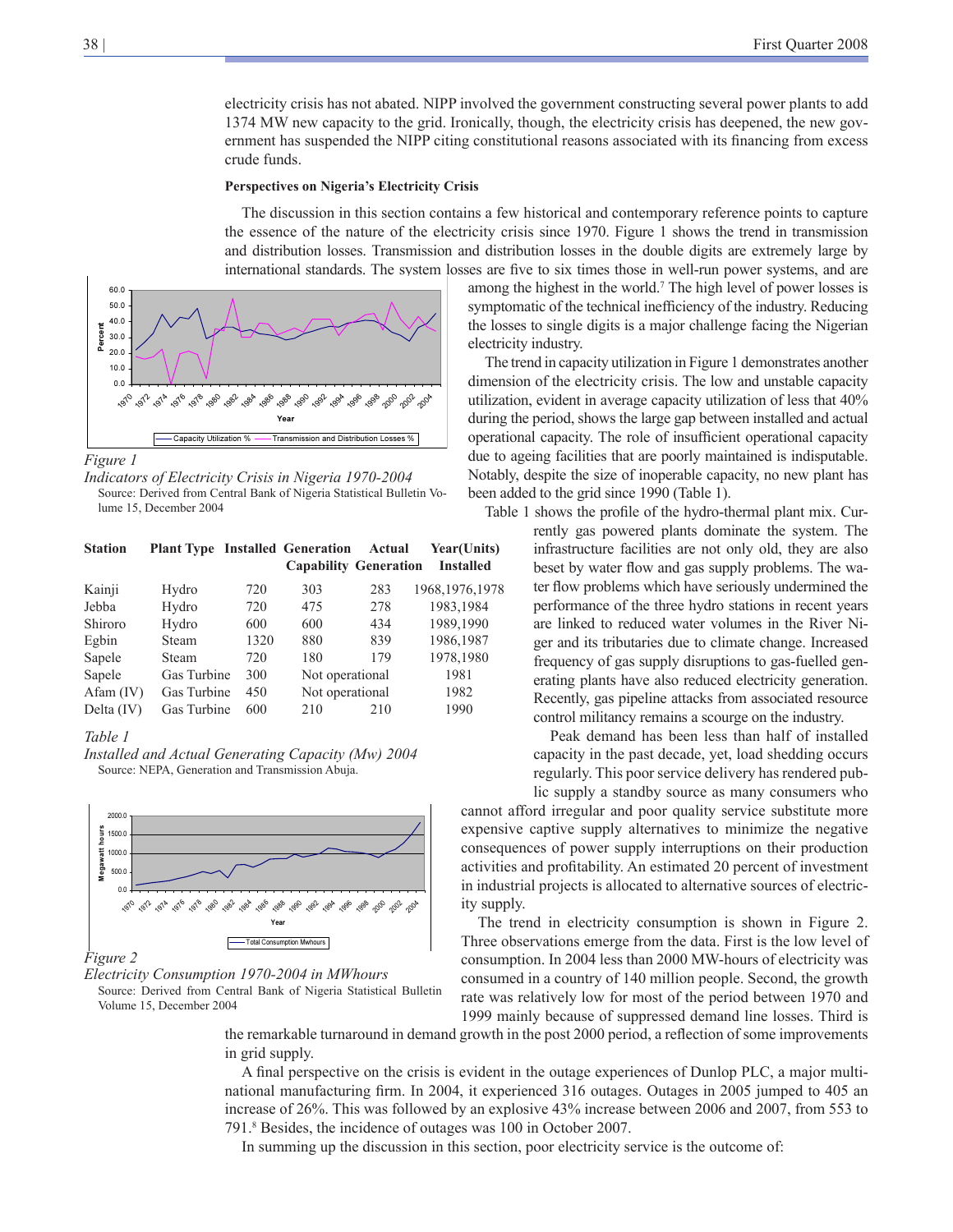- Ageing and poorly maintained generating, transmission and distribution infrastructure facilities failures.<sup>9</sup>
- Weak financial and economic health of the state-owned company NEPA/PHCN. This derived from the prevalence of a regime of price control that had little concern for cost recovery. There were inadequate economic incentives for the company to engage in efficient production and investment behaviour due largely to the price subsidies and cross subsidies. The multiplicity of economic and non-economic objectives associated with state ownership imposed a social welfare-oriented pricing policy that did not generate sufficient profit margin. Notably, the largest debtors to NEPA were the federal, state and local governments.
- Weak institutional framework and governance failures. The institutional and governance failures induced gross inefficiency in production, distorted investment choices and demand patterns, high costs of operation, low return on investment and expensive delays and cost overruns that encouraged widespread corruption.

#### **Producing, Delivering and Accessing Adequate and Reliable Electricity in Nigeria: Issues and Options**

Three facts define the scope of the investment problem and enormity of the policy challenges associated with the electricity crisis: the current low level of electricity and energy consumption per capita by global development standards; the dismal state of socio-economic conditions in an economy just recovering from almost two decades of poor performance and deepening poverty; and the low human development indicators.

A look at the numbers in Tables 2 and 3 provides some magnitudes regarding the scope of the invest-

ment problem. The wide electricity gap and poverty in Nigeria in comparative African terms are clear from the data.10 However, meeting the challenges of providing adequate, reliable and widely accessible electricity service involves more than summing up numbers (the mega-watts and the size of investment) and getting other technical things right. The fundamental question is answering the question: what should be done, given the resource endowment, the political, economic, technological, environmental constraints in Nigeria? In fact, the question should be enlarged to include the West African region, given the two ECOWAS initiatives, the West African Power Pool (WAPP) and West African Gas Pipeline (WAGP).

The investment challenge must be appropriately situated in the context of a constrained multi-objective incentive compatible optimization problem. They have several dimensions, namely, size, source, plant mix, security of investment and input supply, human resource requirements, investor/ producer incentives e.g., electricity tariff level and structure, regulatory framework and macroeconomic environment.

**Country Per Capita Per Capita Income US \$ Electricity Consumption (Kwh)** Nigeria 430 140.2 Egypt 1250 1337.4 Algeria 2270 913.6 South Africa 3630 4559.5

*Table 2* 

*Electricity and Income Per Capita for Selected Countries in 2004 Source: Energy Information Administration, International Energy Annual 2004. DOE, Washington DC*.

|      | <b>Nigeria</b> | Egypt  | <b>Algeria</b> | <b>South Africa</b> |
|------|----------------|--------|----------------|---------------------|
| 1980 | 2.240          | 4.867  | 2.185          | 18.383              |
| 1990 | 4.960          | 11 474 | 4.657          | 31.015              |
| 2000 | 585            | 17.861 | 6.044          | 39.817              |
| 2004 | 5.888          | 17.958 | 6.468          | 40.481              |
|      |                |        |                |                     |

*Table 3*

*Installed Power Capacity (GW) in Selected Countries 1980 to 2004*  Source: Energy Information Administration, International Energy Annual 2004. *DOE, Washington DC*.

From the demand side, the current level of electricity demand underestimates the true level of demand given the high level of suppressed demand. The estimation of potential level and growth in demand must incorporate these factors for greater forecasting accuracy. Power is exported to the neighbouring Niger Republic and there are plans to connect Nigeria with other countries in ECOWAS through the West African Power Pool Project.

Based on these factors and the current decay in the grid, the numbers look staggering. According to a recent projection, generating capacity should increase from 6000 MW in 2007 to 35 GW in 2015, a six-fold increase.<sup>11</sup> This is expected to further triple to 105 GW in 2025 before slowing down to reach 164 GW in 2030. This system expansion is expected to eliminate current electricity poverty and raise electricity per capita from the current extremely low level of 140Kwh to 1,110kwh in 2015, 5,000Kwh in 2030. It is striking that Nigeria's per capita consumption in 2030 will be about 20% above the level that obtained in South Africa in 2003! In addition, since domestic demand must be examined in the context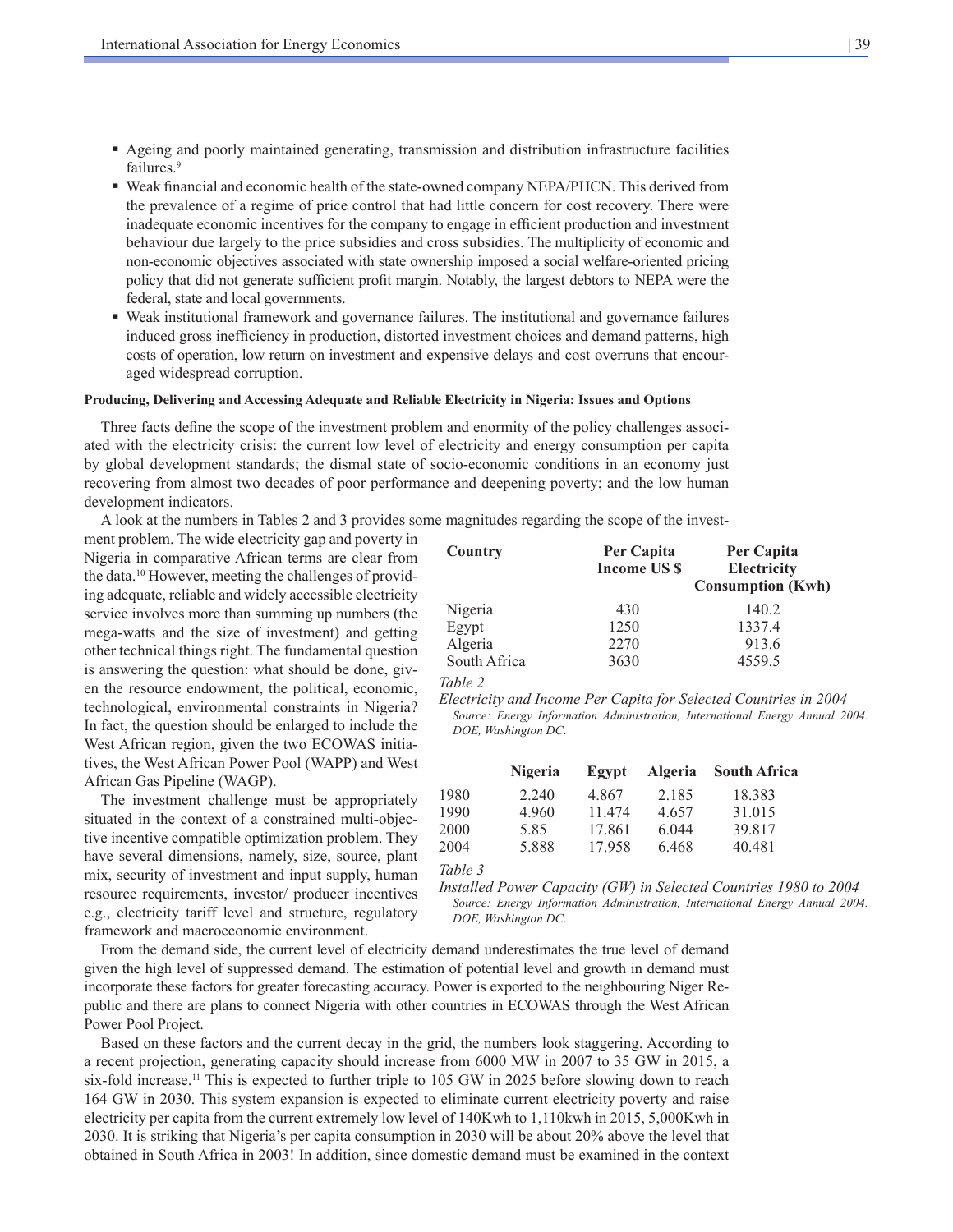and integrated into the ECOWAS electricity framework, given WAGP and WAPP, and the proposed integrated energy market in West Africa, domestic electricity infrastructure investment and supply policies and promotion must be mutually consistent and coordinated with the rest of the region.

The projected amount of investment to meet this system expansion is estimated at about \$262 billion. This amount is enormous given industry experience. Though this financial requirement is daunting, it is achievable. The right institutional framework, policy consistency, appropriate incentive structure and security of investment and input would guarantee the required flow of investment. The successful privatization of the telecommunication industry which brought in about \$12 billion of investment provides support for this position. The turning around of a moribund public utility to a vibrant private sector-led industry with one of the fastest system growth rates in the world has been due to the combination of right institutional framework, policy consistency and appropriate incentive structure.

Both domestic and foreign investors and producers have important roles to play in achieving a sustainable electricity future in Nigeria. With the unbundling of PHCN into 6 generation companies, one transmission, and 12 distribution companies the sector is on its way to full deregulation and privatization. The companies are yet to be privatized. There is no universal "one model fits all". But most power systems are private sector driven. A public-private sector mix can also be a viable option.

The peculiar nature and initial conditions in the industry may suggest some roles for the government in the production and delivery of electricity. This is particularly so if only one of the 23 Independent Power Producers (IPP) given licences by NERC to add 8237 MW to existing capacity, has done anything tangible. There is some reluctance among the licensees to begin observable construction activities. Part of the problem concerns the power purchase agreement (PPA) which is at the core of IPP. The unnecessarily long duration of PPA will lock in a high cost structure in the grid system because of the take or pay clause in the agreement. It poses a problem to cheaper production from more efficient plants in the future. The current AGIP IPP agreement is an example. It was partly to prevent being held to ransom that the Obasanjo Administration, as an interim measure close to the end of its tenure, embarked on a rapid expansion of generating plant capacity with assistance from the Chinese government. Three new gasbased power stations are now at various stages of completion. In all, seven power stations were planned to be constructed in the Niger Delta region to utilize flared gas under the abandoned but controversial National Integrated Power Project (NIPP). In addition, a new large 2,600MW hydro project costing US\$3.46 billion is also underway, with assistance from the Chinese government. Though the NIPP has been suspended, the decision should be revisited given the reluctance of the private sector. After construction, the plants can be privatized or concessioned to be run efficiently.

Clearly, government intervention through NIPP will moderate the scaling up in tariff that the sector requires to provide affordable and adequate electricity. Power pricing that would guarantee an attractive rate of return to investors adjusted for industry risk and security of investment and input are two important considerations in private sector investment in the industry. Effective implementation of the core reforms in the EPSRA would ensure industry operation based on global best practices.

One of the basic factors in securing the electricity future is the energy mix over the next several de-

cades. Table 4 provides some indicators for alternative energy resources, non-renewable and renewable. While both energy resources will be used in the future, the continued dominance of fossil fuels supplemented by hydroelectricity is envisaged for the foreseeable future. Coal, hydro, solar, biomass, wind and nuclear energy technologies are alternative electricity generation options under consideration.

Developing and deploying cleaner energy should be part of the investment strategy with the focus, however, on progressively adopting cleaner fossil fuels based on renewable energy sources to meet rural electricity demand. Notably, the government plans to achieve 10% of the electricity supply from renewable resources by 2025.12 Coal and nuclear energy are also on

the options list. 5000 MWe of nuclear generating capacity is expected by 2026.13 In pursuit of the nuclear power objective, the government and IAEA recently began discussion on identifying possible sites for nuclear power stations.

The mobilization of the financial resources to support a dramatic scaling up of generating capacity, more than twenty-fold in less than three decades, will be a major challenge. Besides this must be situated within the context of the risks that would impact the industry. Risks associated with investment to

#### **Energy Type Reserves Estimates**

Crude oil 36 billion barrels Natural gas 185 trillion cubic feet Coal 2.75 billion metric tons Hydro 14,750 MW Solar radiation 3.5-7.0 kwh/m<sup>2</sup>-day Wind energy 2.0-4.0 m/s Biomass 144 million tons/year Wave and tidal energy 150,000 TJ/ (16.6 x 106 toe/yr) *Table 4 Energy Resources in Nigeria* Source: Ibitoye and Adenikinju (2007)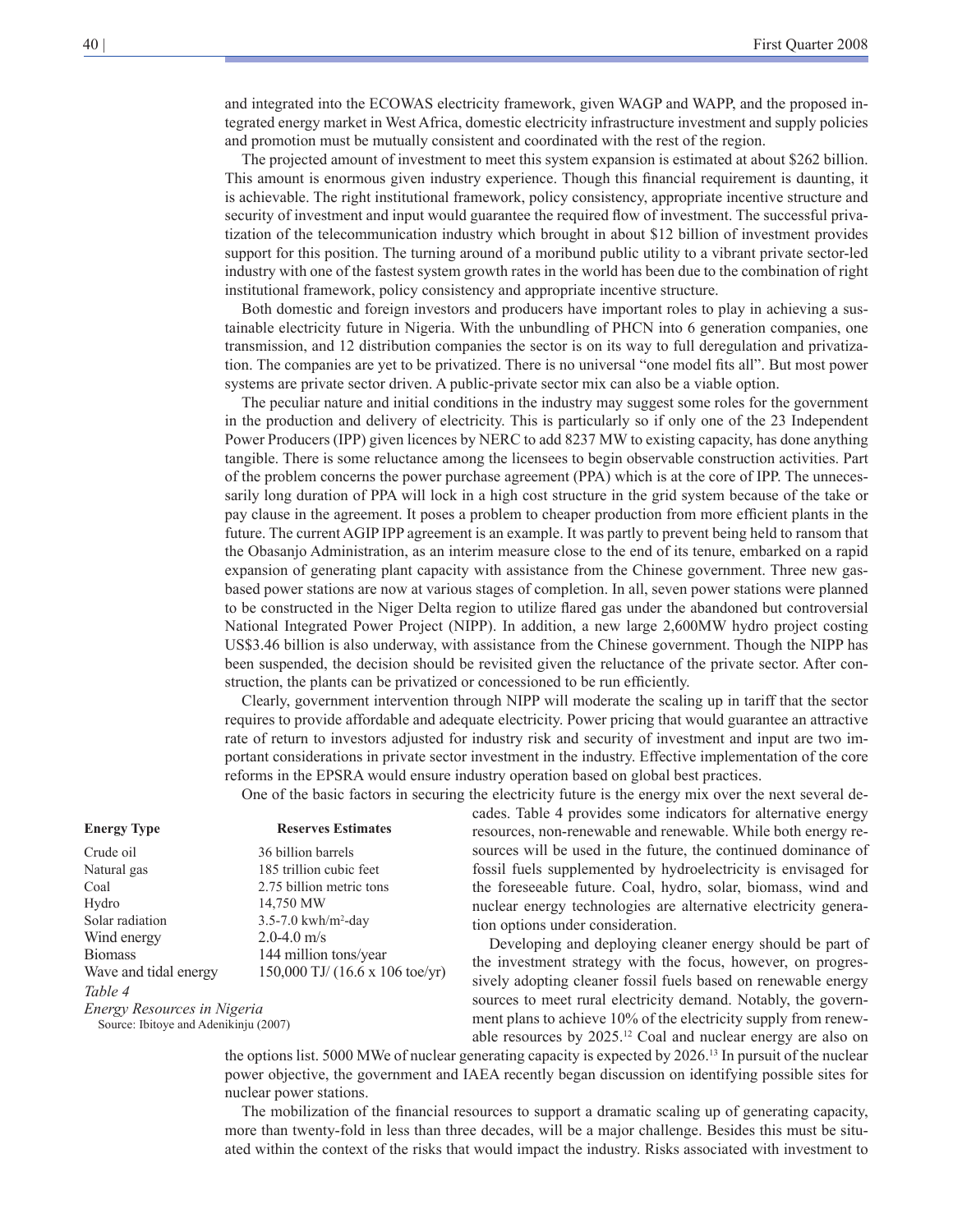strengthen power supply networks in both the short and medium term are in four dimensions: economic, socio-political, technological and environmental (methane leaks, climate change compatibility, nuclear accidents spills). Optimal sharing of these risks among the three principal market actors, namely, consumers, investor/producers and the state is essential for efficient allocation of resources in the industry for a sustainable electricity future in Nigeria and the sub-region.

The human resource requirements of robust and reliable generation, transmission and distribution systems, fundamental to a sustainable electricity future in Nigeria, is going to exert significant pressure on the demand for local and foreign skilled workers. Again, as in the telecom industry, having the appropriate incentive structure is essential given the globalized, regional and national demand for skills needed to support a vibrant Nigerian electricity industry, the hub of West African energy map.

Finally, there is the issue of security of supply of gas and gas pipelines associated with resource control agitation in the Niger Delta. Efforts to eliminate tension in the region is more urgent than ever before. Developing and procuring and applying best practices in the industry will impact the volume and quality of investment. The recent flow of gas through the West African Pipeline to power the economies of Ghana, Togo and Benin could also be subject to disruption.

#### **Conclusions**

The main conclusions of this paper are that the elimination of the electricity curse and emergence of the required strong investment response are contingent on:

- Radical changes to improve and strengthen industry governance structure to enhance accountability and minimize corruption;
- Strengthening the current reform effort in the industry to create a more competitive electricity market where market-responsive pricing predominates;
- Elimination or minimization of concerns about security of supply of gas associated with resource control agitation in the Niger Delta region. Credible and decisive effort to eliminate tension is more urgent than ever before.

Certainly, a new partnership would have to be forged between the public and private sectors to meet the emerging investment challenges. Ultimately, elimination of the curse of electricity in Nigeria goes beyond delivering adequate and reliable electricity to end-users. It also involves giving consumers widely accessible, affordable and environmentally friendly electricity service.

#### **Footnotes**

<sup>1</sup> For specific discussion about infrastructure and economic growth and development in Africa, see World Bank (2000). For more general discussion see World Bank (1994) and (2003).

2 The share of Nigeria in global reserves of oil and gas is 3% (BP Statistical Review of World Energy).

<sup>3</sup> The persistent flaring of oil-associated gas is partly due to the reluctance of multinational oil companies to invest in the gas gathering facilities for domestic use. Another factor has been their willingness to pay the low penalties for flaring gas.

4 The amount of public spending on electricity infrastructure between 1999 and 2004 far exceeded what was spent between 1981 and 1998 yet the crisis persisted. \$4 billion was spent during Obasanjo's Administration but capacity remained almost static, much below 4000MW.

<sup>5</sup> For discussion on some estimates of the cost of electricity failure in Nigeria at the microeconomic level see Adenikinju (2005)

6 For more discussion on the curse of oil in Nigeria see Iwayemi (2006)

- 7 See Box 9.8 on page 175 World Bank (2003).
- 8 See Vanguard Newspaper, December 20, 2007 page 22.

9 No new generating capacity was added to the industry between 1991 and 2006 despite despite changes in the economy driven by the oil booms of the early 1990s and since 1999 to date.<br><sup>10</sup> See Ibitoye and Adenikinju (2005) for some analysis of the future electricity situation in Nigeria.

- $11$  This is taken from Ibitoye and Adenikinju (2005)
- 12 See Energy Commission of Nigeria (2005)
- <sup>13</sup> See Energy Commission of Nigeria (2002).

#### **References**

1 Adenikinju, A (2005) Analysis of the cost of infrastructure failures in a developing economy the case of electricity sector in Nigeria. African Economic Research Consortium AERC Research Paper 148, February 2005 Nairobi.

2 Ayogu, M (2006) Infrastructure Development in Africa: Prospects and Challenges. Paper presented on Economic Development in the Millennium. AERC-AfDB Project on Africa's Development. African Development Bank, Tunis, November 2006.